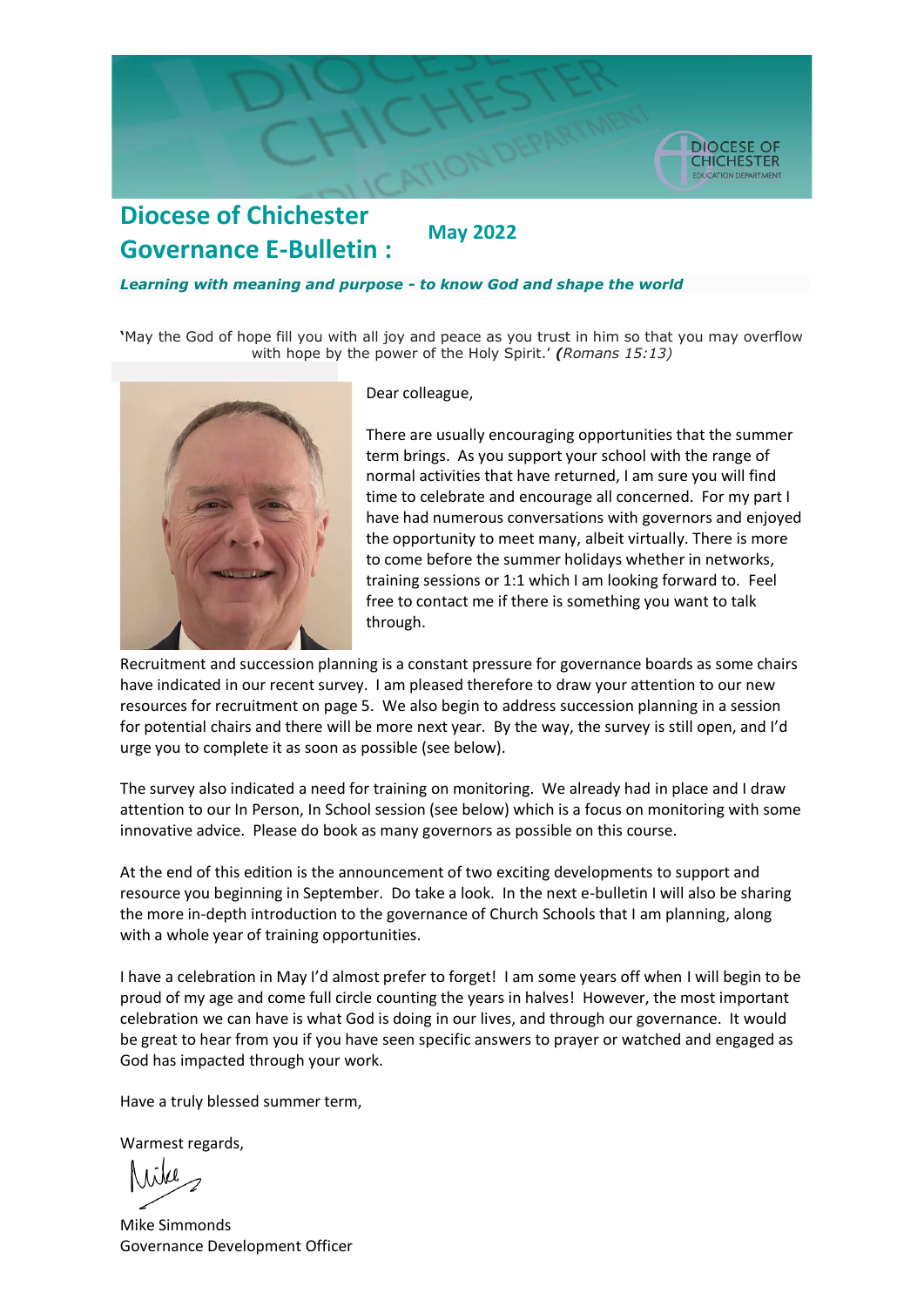#### **In this Goverance E-bulletin**

- **Network for Chairs - 10 June at 11am**
- [Summer term governance courses](#page-1-0)
- [New recrutiment resources](#page-2-0)
- [Nomination Forms](#page-2-1)
- [Save the Date: Virtual Conference 28 Sept.](#page-3-0)
- Podcast coming in the Autumn
- [Information \(NGA/GHub and GVO\)](#page-4-0)





## **Next Network for Chairs on Friday 10th June at 14.00 (1 hour)**

Chairs of Governors, please do all you can to attend the meeting of the Network of Chairs, join the Zoom call at 2pm and stay as long as you are able. Vice Chairs welcome as well.

#### [Click here to Book](https://www.eventbrite.co.uk/e/network-for-chairs-tickets-342686573767?aff=ebdsoporgprofile)

If you haven't completed the Chairs Survey, there is still time as we value your opinion. **[Click here](https://forms.office.com/r/vr87FYiKzd) \_\_\_\_\_\_\_\_\_\_\_\_\_\_\_\_\_\_\_\_\_\_\_\_\_\_\_\_\_\_\_\_\_\_\_\_\_\_\_\_\_\_\_\_\_\_\_\_\_\_\_\_\_\_\_\_\_\_\_\_\_\_\_\_\_\_\_\_\_\_\_\_**

## <span id="page-1-0"></span>**Training for ALL governors this term**

Please put these in your diary and book your place

| In Person, In School (Monitoring)<br>The most asked for course! A must for all<br>governors. Focused on School Visits, policy,<br>practice, and monitoring for All Governors.<br>Choose from two dates:<br>18 <sup>th</sup> May at 5pm (one hour)<br>Click here to book<br>19 <sup>th</sup> May at 10am<br>Click here to book                       | <b>Clerking A Church School</b><br>Tuesday 14 <sup>th</sup> June, 13.30pm (one hour)<br>(Postponed from April)<br>Commencing a termly network for Clerks -<br>Governance Professionals. Intended to<br>support and inform anyone clerking our<br>Church Schools. This is essential and<br>supplementary to the support they will<br>receive elsewhere of a more generic nature.<br>Would chairs please do all they can to<br>encourage their clerk to attend.<br>Click to book here |
|-----------------------------------------------------------------------------------------------------------------------------------------------------------------------------------------------------------------------------------------------------------------------------------------------------------------------------------------------------|-------------------------------------------------------------------------------------------------------------------------------------------------------------------------------------------------------------------------------------------------------------------------------------------------------------------------------------------------------------------------------------------------------------------------------------------------------------------------------------|
| <b>New to Church School Governance</b><br>26 <sup>th</sup> May at 10am (90 minutes)                                                                                                                                                                                                                                                                 | <b>Chair? Could This Be Me?</b><br>14 <sup>th</sup> June at 6pm (90mins)                                                                                                                                                                                                                                                                                                                                                                                                            |
| For new governors or as a refresher on what it<br>means to be a governor of a Church School.<br>This focuses on how to be Called, Connected<br>and Committed in line with the Church of<br>England Vision for Education. When last run<br>the feedback was that 100% of those who<br>attended found it was excellent or good.<br>Click here to book | Succession planning needs governors to be<br>aware of the skills and responsibilities. An<br>introduction should this become a reality<br>for potential Chairs and Vice Chairs of<br>governors and committees, including those<br>wondering if they might be!<br>Click here to book                                                                                                                                                                                                 |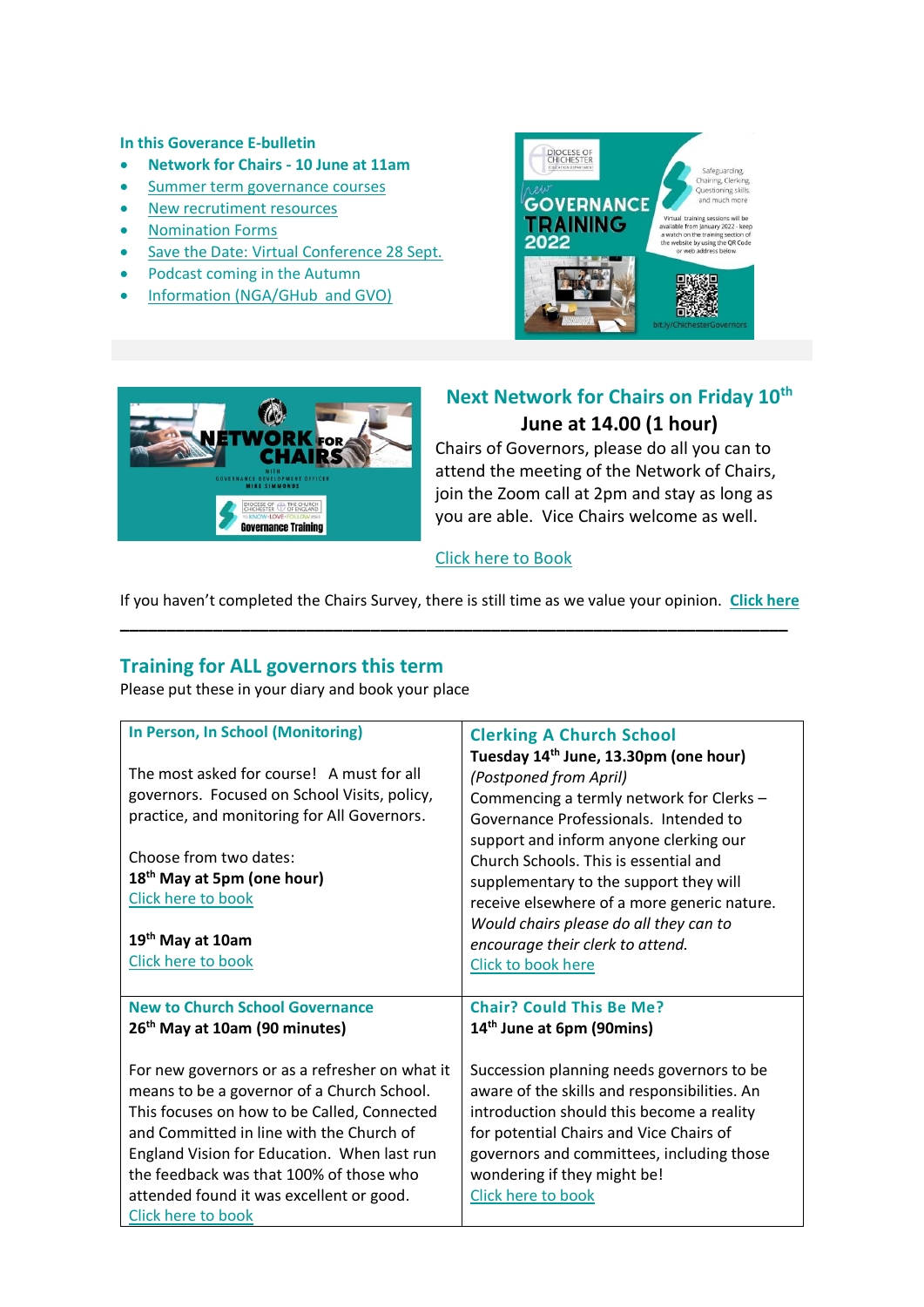

#### **Tuesday 5 July 15.30-17.00**

Before the end of the year review your role as a governor and refresh your understanding in preparation for the next year with others! A time to meet, share experiences, learn from each other and be inspired in your roles. If there are enough, this will be hybrid with some meeting in Church House and others online. Otherwise, it will move to Zoom. Book your preference and we will confirm nearer the time. For ALL Governors of Chichester Diocese CofE Schools [Click here to book](https://www.eventbrite.co.uk/e/review-and-refresh-tickets-227683325957?aff=ebdsoporgprofile)

For further details or any questions about these courses please email **[mike.simmonds@chichester.anglican.org](mailto:mike.simmonds@chichester.anglican.org)**





<span id="page-2-0"></span>A NEW Recruitment Pack providing guidance on how to approach recruitment for all categories of governors has been launched is available to download **[Click Here](https://cofechichestereducation.contentfiles.net/media/documents/document/2022/05/Recruitment_Toolkit_GB_Appointments_Guidance_May_2022_tiyuAWR.pdf)**.

Visit the web page for more information **[Click here](https://schools.chichester.anglican.org/governors-recruitment/)**

Have you watched or shown our recruitment video? **[Click here to view](https://schools.chichester.anglican.org/governors-recruitment/)**

Have you seen the governor recruitment page on the Chichester Diocese website? **[Click here](https://www.chichester.anglican.org/Church-School-Governors/)** Feel free to use some or all of the text in your recruitment campaign**.**

## <span id="page-2-1"></span>Nomination Forms

As you may already know from our previous e-bulletins, we have a new system for the nomination forms for the appointment and re-appointment of Foundation Governors. We now have online forms using Adobe-Sign, a secure system for completion and electronically 'signing' the form. This has been in place since March and is working well. We really hope that you will find this system to be as helpful and efficient as we have so far. Once you have used the system any feedback will be gratefully received.

As a Clerk or Chair having to explain the system to a potential governor, or those needing to provide supporting statements, if you wish to have a dummy run just let me know and Michelle can arrange that. Otherwise, for those of you who have not had the opportunity to experience the new system, [click here](https://cofechichestereducation.contentfiles.net/media/documents/document/2022/05/Nomination_Forms_Screenshots.pdf) to see a few screenshots of what to expect and the process.

In the meantime if you have a potential Foundation Governor that needs a form sent out, please email: [michelle.perry@chichester.anglican.org](mailto:michelle.perry@chichester.anglican.org) the name and email address of the person and their personal form will be sent out to them and to each person needing to supply the supporting statements.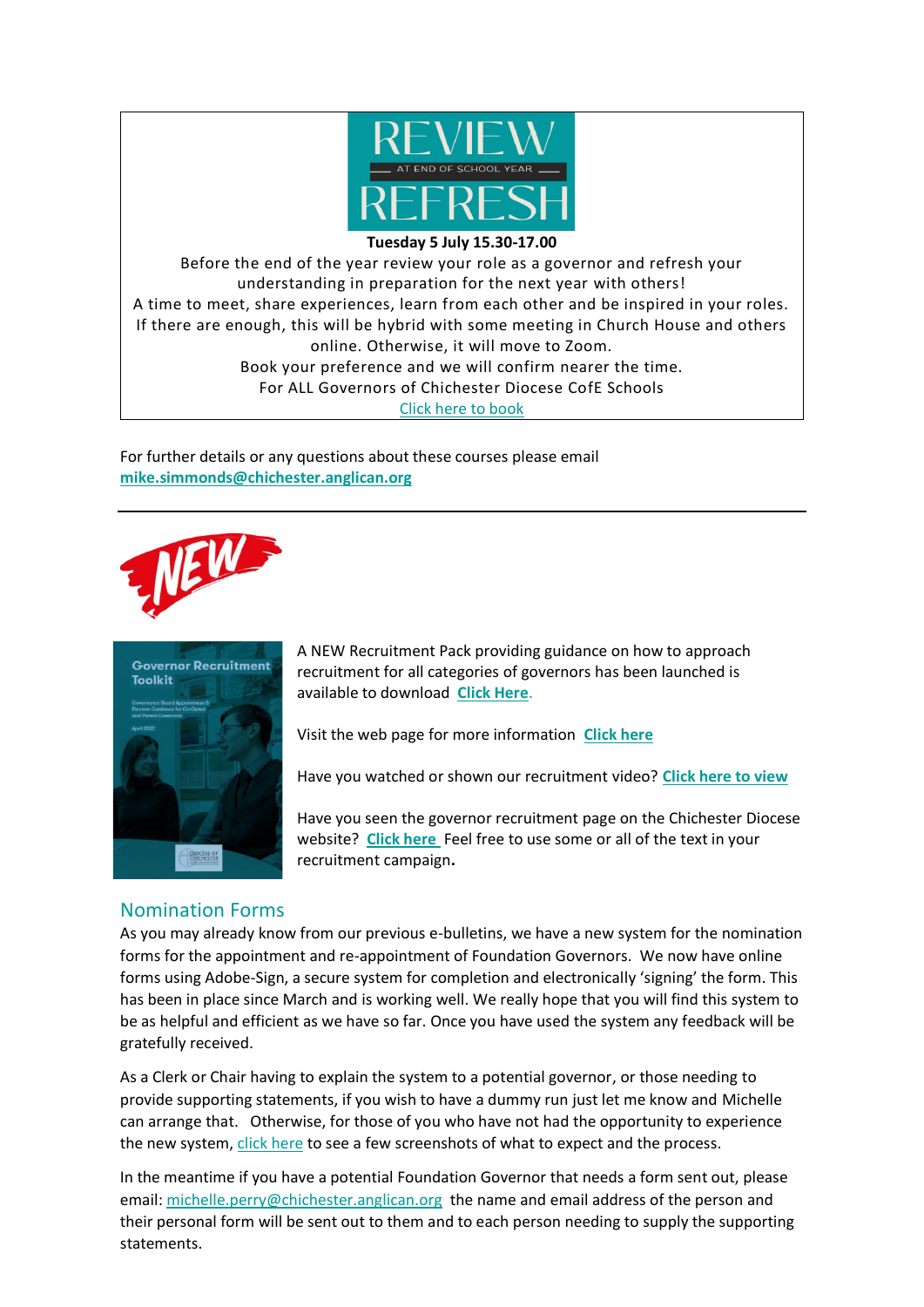# <span id="page-3-0"></span>**WHAT'S NEXT?**

**PLANS FOR SEPTEMBER 2022** 

A programme of training in 2022/23 is being prepared.



We are delighted to announce that the Bishop Martin, the Bishop of Chichester, has agreed to participate in our Governors Virtual Conference on 28<sup>th</sup> September. More details of the programme and how to book will be in the next e-bulletin. For now, spread the word and save the date so not to miss participating - hopefully governors from across the Diocese will be on this Zoom Conference!

Coming in the autumn term